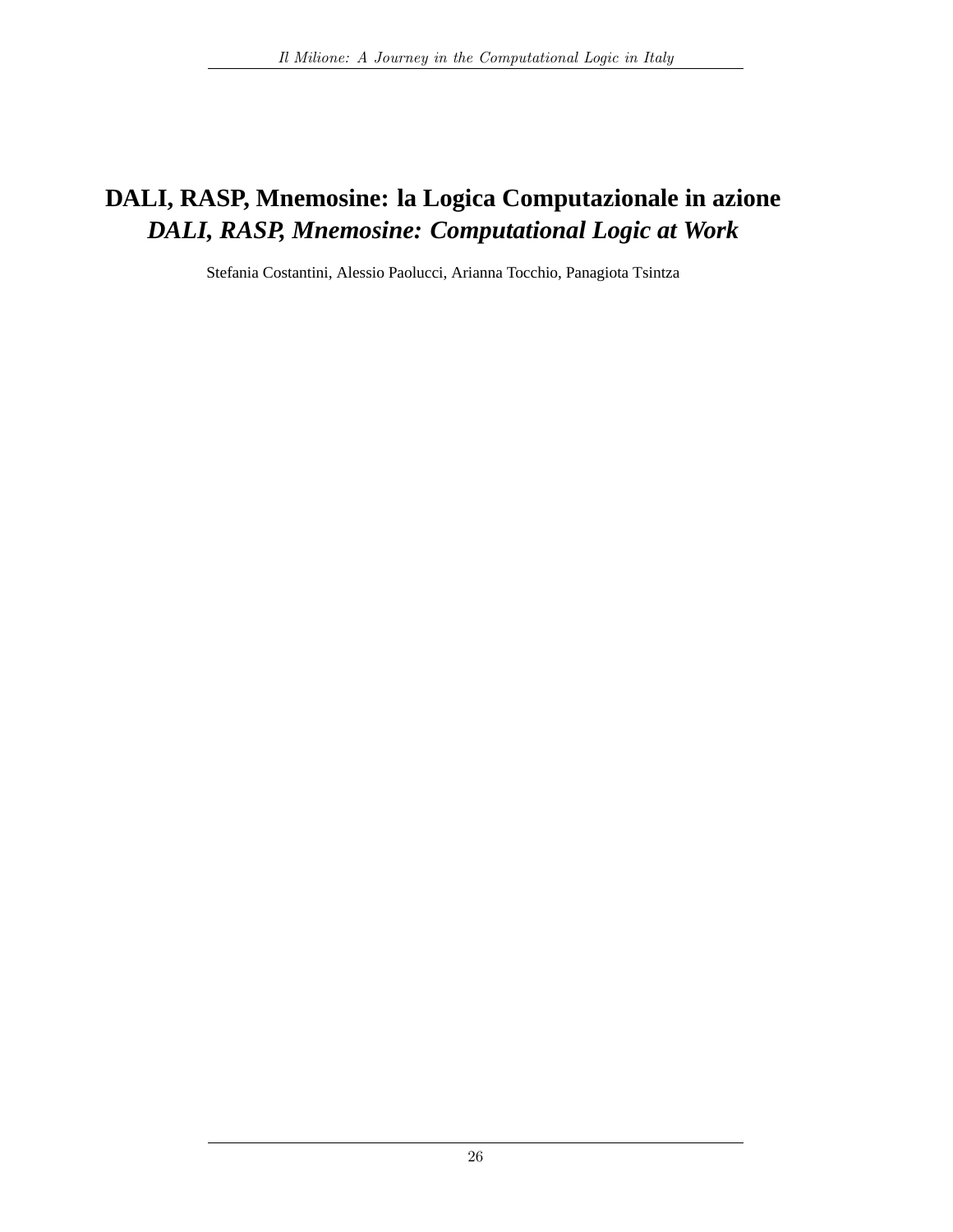### SOMMARIO/ABSTRACT

In questo articolo presentiamo le linee di ricerca più recenti del gruppo di Intelligenza Artificiale dell'Universita di L'Aquila. Tali attività riguardano la Logica Computazionale e principalmente gli Agenti Intelligenti logici. Infatti, il gruppo ha sviluppato negli ultimi anni il linguaggio logico orientato agli agenti DALI. Tuttavia, vi sono attività anche in altre aree, come ad esempio il ragionamento non monotono e l'elaborazione del linguaggio naturale. L'attenzione è posta in particolare sulle nuove prospettive di lavoro.

In this paper, we briefly describe recent research directions of the Artificial Intelligence group of the University of L'Aquila, Italy. Research activities concern Computational Logic and mainly Intelligent Logical Agents. In fact, in the last years the group has developed the logical agentoriented language DALI. However, work is under way also in other areas, like, e.g., Non-Monotonic Reasoning and Natural Language Processing. We particularly emphasize recent and future work directions.

Keywords: Intelligent Agents, Negotiation, Answer Set Programming, Natural Language Processing for the Web.

### 1 Introduction

Intelligent Agents, computational logic, agents cooperation and negotiation, non-monotonic reasoning, natural language processing and, very recently, biologically inspired models have been the key words of our research activity in the last years<sup>1</sup>.

Intelligent agents in computational logic form the "core" of our research. A main achievement of our group has been the definition and development of the DALI language [10, 11, 17, 12], an Active Logic Programming language designed in the line of [15] for executable specification of logical agents. DALI is a prolog-like logic programming language with a prolog-like declarative and procedural semantics. The reactive, proactive and social behavior of DALI agents is triggered by several kinds of events: external, internal, present and past events. The DALI Interpreter has been fully implemented in Sicstus Prolog. DALI agents have been put at work in several real-world applications. An application where the role of DALI agents is particularly relevant has been developed in the context of the CUSPIS European project<sup>2</sup>, where DALI agents have been adopted for supporting users during their visit to museums or archeological areas. The system has been practically demonstrated in Villa Adriana (Tivoli, Rome) [8]. However, we have also experimented DALI agents in the context of hybrid architectures and in negotiation scenarios, as summarized in Sections 2 and 3.

Another research line of the group is concerned with Answer Set Programming (ASP for short), which is a form of logic programming based on the answer set semantics [14], where solutions to a given problem are represented in terms of selected models (answer sets) of the corresponding logic program. We have recently proposed RASP, an extension of ASP that permits declarative specification and reasoning on consumption and production of resources, shortly presented in Section 4.

A recent research direction concerns the problem of improving natural language processing by means of parallelizing syntactic and semantic analysis. As a case-study, we have developed a prototype semantic search engine, called Mnemosine. This work is outlined in Section 5.

Finally, in the last period we have spent some effort (in cooperation with the biologists of our University) in the study of the human brain as, in view of the growing complexity of computational tasks and their design, many researchers are considering whether interactive systems may be better designed by exploiting computational strategies

<sup>&</sup>lt;sup>1</sup>The list of publications of the research group can be found at the URL http://www.di.univaq.it/stefcost/pubbls\_stefi.htm

<sup>&</sup>lt;sup>2</sup>CUSPIS, "A Cultural Heritage Space Identification System"(GJU/05/2412/CTR/CUSPIS).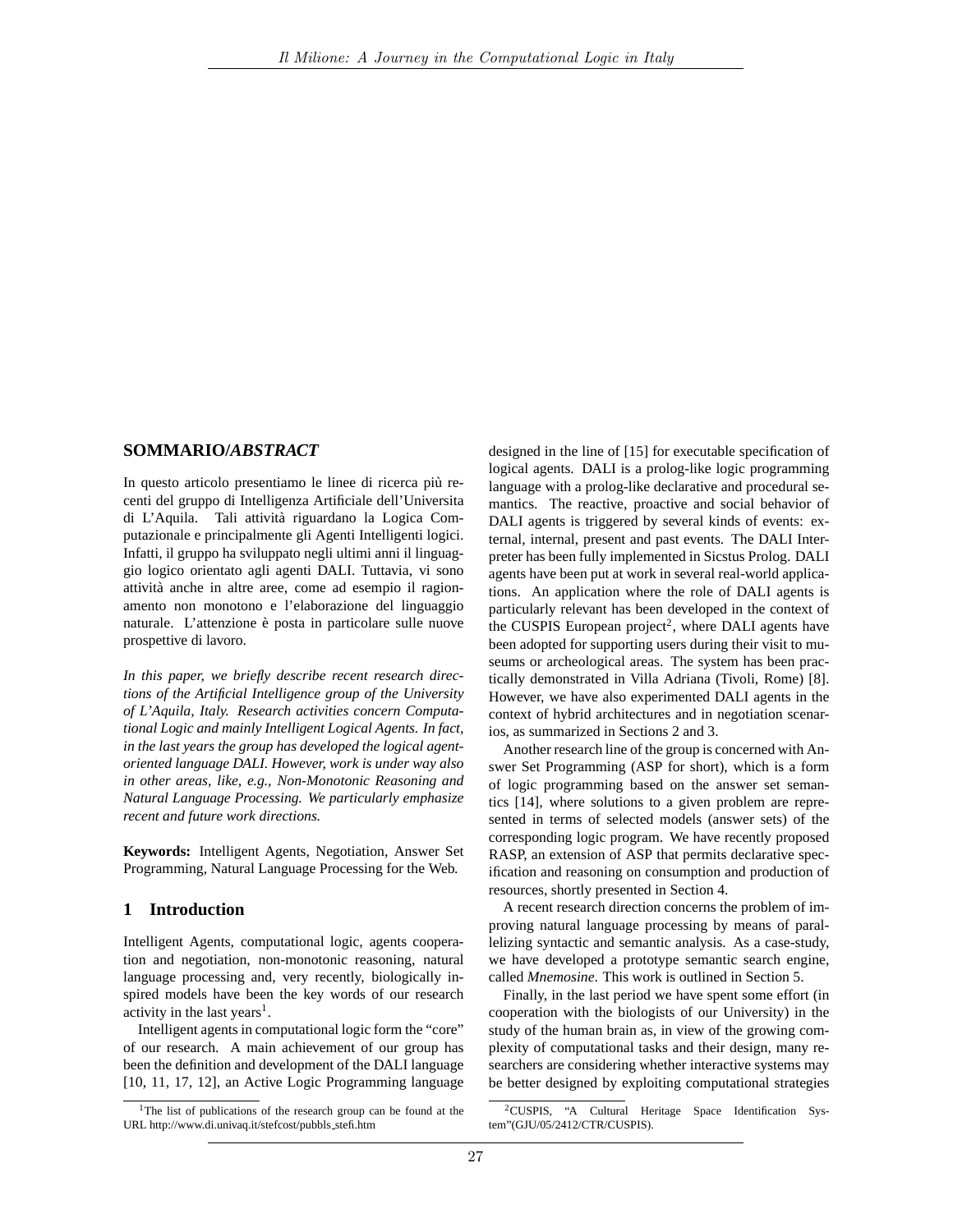based on the understanding of the human brain. In fact, up to now artificial cognitive systems have been designed without any reference to biology. However, with the predicted increases in computational power and storage capacity over the next decades, it may be important to investigate whether the study of natural cognitive systems can lead to design artificial systems, and in particular agent architectures, with better cognitive capabilities. If so, agent architectures will evolve and agents will become a more effective and useful support for the human activities.

### 2 Modeling Intelligence in Multi-Layer Co**operative Systems**

Nowadays, myriads of heavily networked devices interact with the physical world in multiple ways and at multiple scales. Many of these devices are highly mobile and must adapt to the surrounding environment in a totally unsupervised way.

Biological systems are able to handle many of these challenges with an effectiveness still far beyond current human artifacts: therefore, our long-term goal is to investigate biologically inspired methods on how to engineer intelligent agent systems, so as to exhibit similar high stability and efficiency.

For reconciliating scalability and intelligence, one way is that of creating systems where various degrees of intelligence are distributed over various levels of the architecture. Aim of our research work in this direction has been that of creating a society composed of high-level intelligent agents, aided in their tasks by bunches of elementary agents. The high-level agents are responsible of overall system strategies and plans, to be possibly devised in cooperation. Bunches of elementary agents are supposed to assist each high-level agent in activities where massive parallelism is in order, such as environment exploration, pattern-recognition, classification, action selection and action execution. In fact, as in social insects colonies intelligence emerges from the cooperation activities among individuals, in software environments "intelligence" can be the result of a distribution of roles among different kinds of agents.

We have developed an architecture based on DALI intelligent agents and IBM Aglet mobile agents [1], where the Aglets are Java objects that can move from one host on the Internet to another, and are equipped with communication capabilities: i.e., the Aglets are a very simple kind of agent. The integration of DALI and the Aglets into a colony has been made possible by exploiting those social aspects that are present in both agents platforms. Instead of using standard interfaces, we have implemented a more efficient and flexible communication level not tailored to specific formalisms, that will in perspective allow the integration of other agent platforms into the framework.

As a first experiment of this new kind of architecture, we have tried to model a colony of social insect, though

we have widely reinterpreted its structure. We have tried to suitably exploit the features of each platform and to distribute roles among the various entities in order to obtain a kind of "social intelligence" in the artificial colony. Roles that require more "intelligence" are assigned to DALI agents due to their reasoning and learning abilities, while roles requiring communicative and reactive abilities are assigned to Aglets due to their mobility and social nature. In particular, proactivity of DALI agents allowed us to introduce in the artificial colony an entity capable of supervising all the activities which are crucial for the community life like, for example, the planning of some kind of supply or the generation of new individuals useful for the community. Reactivity and mobility of Aglets suggested that their ideal job was that of being the "actuators" of the basic steps of plans devised at the higher level.

We have experimented the architecture in two basic scenarios. In the first one, DALI agents are totally responsible of planning and communicate directly their directions to the actuators. In the second one, DALI agents delegate some planning activity to an intermediate entity that communicates with the actuators. For performing the experiments, we have simulated the activity of bees relative to honey production (where the "honey" the Aglets try to produce may in practical applications correspond to any kind of resource).

The difference between the two scenarios is mainly the degree of interaction, intelligence and sharing among the components. In the first scenario, all managerial and intelligent roles are reserved to the DALI "queen" that organizes the collectivity for producing a certain quantity of honey. According to the queen's indications and using the resources of the society, the colony starts moving, so that every member completes its task with the maximum efficiency. In the second scenario, we have introduced a new role inside the society, i.e., the "courtier". Here, the managerial role previously reserved only to the queen is distributed among the queen and the courtiers. Both scenarios show that the common effort of different entities such as the DALI intelligent agents and the mobile IBM Aglets succeeds in producing coordination so as to reach a common goal.

The number of experiments that we have performed so far does not allow us to establish a general statement. However, the second scenario seem to behave better in the sense that the same quantity of honey is produced in less time. In perspective however, we mean to assess by means of experiments which is the "optimal" distribution of intelligence among levels in relevant classes of applications.

Work is under way in the development of an application of this hybrid architecture in the field of security. As a first step, we have used the Aglets for exploring registries of a computer processor and detecting if an undesired program has been installed. We plan to tackle in the near future other security-related issues.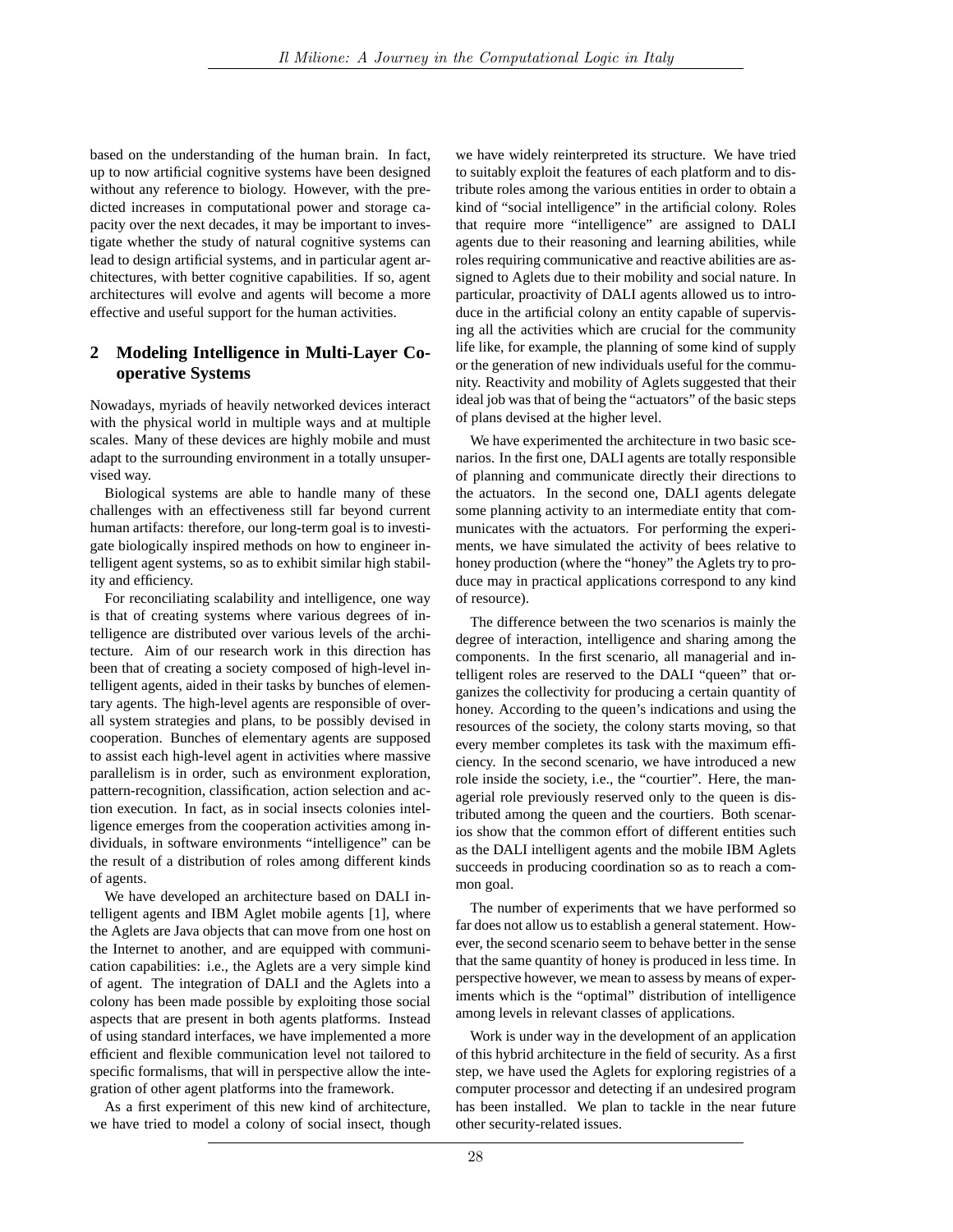### 3 Agents and Negotiation

In the context of Proposal-Based negotiation we have proposed, implemented and experimented an extension of a negotiation approach originally introduced by Marco Cadoli<sup>[4]</sup>.

In the original approach the negotiation areas, representing the admissible values of the negotiation issues, are considered to be convex ones. In particular, the negotiation process is considered as proposal-based with the restriction that at least one of the parts involved in the process is bound to offer only proposal corresponding to vertices of the negotiation area.

This restriction entails that at least one of the negotiation areas has to be polyhedral, while the restriction on the areas to be convex entails that any point of the line connecting two admissible proposals has to be an admissible proposal as well. Possible agreements are represented by the intersection of the two areas. The goal of the approach is to conclude the process, i.e., to find an agreement, by involving the minimum number of interaction between the parties.

The proposed extension [13] is based on relaxing the condition of at least one agent offering vertices of the the negotiation area, which on the one hand may lead to problems if, e.g., the intersection area does not include vertices and on the other hand excludes non-polyhedral areas such as circles. In the extension, proposals can be internal points of the negotiation areas. The points to propose are selected based on the last offer, increased or decreased by a delta margin. A large number of experiments have shown that the proposed extension works properly and that the algorithms performance, in terms of interactions, is reasonable.

Our recent research work on negotiation is related to Argumentation-Based negotiation and its use to cope with contract violations: an agent that has violated an alreadysigned contract will try to justify this fact by exposing some arguments while the opponent agent will try to undermine their truthfulness and acceptability, by finding attacks against them. As a response, the justifying agent needs in turn to devise a counter-attack. The main theoretical tools that we adopt are logic programming, argumentation and modal logics. Among the objectives of this research are the specification of an appropriate language to support/depict the arguments/justifications used by the agents (we are presently considering dynamic epistemic logic) and the definition of algorithms or mechanisms for performing dialectical disputes among agents.

#### 4 **Non-Monotonic Reasoning**

Rich literature exists on applications of ASP in many areas, including problem solving, configuration, information integration, security analysis, agent systems, semantic web, and planning (see, e.g., [2] and the references therein). The ASP formulations in these and other fields may take profit from the possibility of performing (at least to some extent) forms of quantitative reasoning like those that are possible in, e.g., Linear Logics and Description Logics.

Then, together with Andrea Formisano (University of Perugia) we have recently proposed RASP, an extension of Answer Set Programming that allows for declarative specification and reasoning on consumption and production of resources. Resources are modeled by introducing amount*atoms*, involving *quantities* that represent the available amount of resources. Processes that use resources are easily described through program rules: in fact, the firing of a RASP-rule can both consume and produce resources. Different solutions correspond to different possible allocations of available resources.

The approach also allows the declarative specification of preferences among alternative uses of available resources. In particular, in realizing the same process (modeled through the firing of a rule), one may prefer to produce a certain product rather than another one and/or to consume certain available resources rather than others. This extension can be particularly useful in planning/configuration applications.

Semantics for RASP programs is provided by combining usual answer set semantics with an interpretation of resource amounts, where different allocation choices correspond to different answer sets.

#### 5. **Mnemosine**

Menmosine [9] is a prototype semantic search engine based on an extension to the well-known DCGs (Definite Clause Grammars) so as to perform syntactic and semantic analysis to some extent in parallel, and generate semantically-based description of the sentence at hand. The parallelization of syntactic and semantic analysis can help solving some functional deficiencies of classical NLP solutions [3, 16], that often cannot properly cope with ambiguous propositions. In fact, in classical automated language processing methodologies, syntactic and semantic analysis do not have, in many cases, sufficient information neither to determine with certainty the syntactic aspects and details nor to give the correct semantic evaluation. Even probabilistic methods have difficulties.

Thus, for coping with many practical cases NLP systems must at least include ontological reasoning, and thus must become to some extent "intelligent". Mnemosine relies on an extension to classical DCG's where a background knowledge base is accessed during the analysis, which is no more divided into separate stages, but can be considered to be "syntactic-semantic". The input of the analysis is (as usual) a sequence of tokens obtained from lexical analysis. The results of syntactic-semantic analysis consist in (i) establishing the syntactic correctness of the sentence; (ii) creating a formal representation of extracted knowledge; (iii) adding to the knowledge base this representation, as well as the consequences that can be drawn form it. I.e.,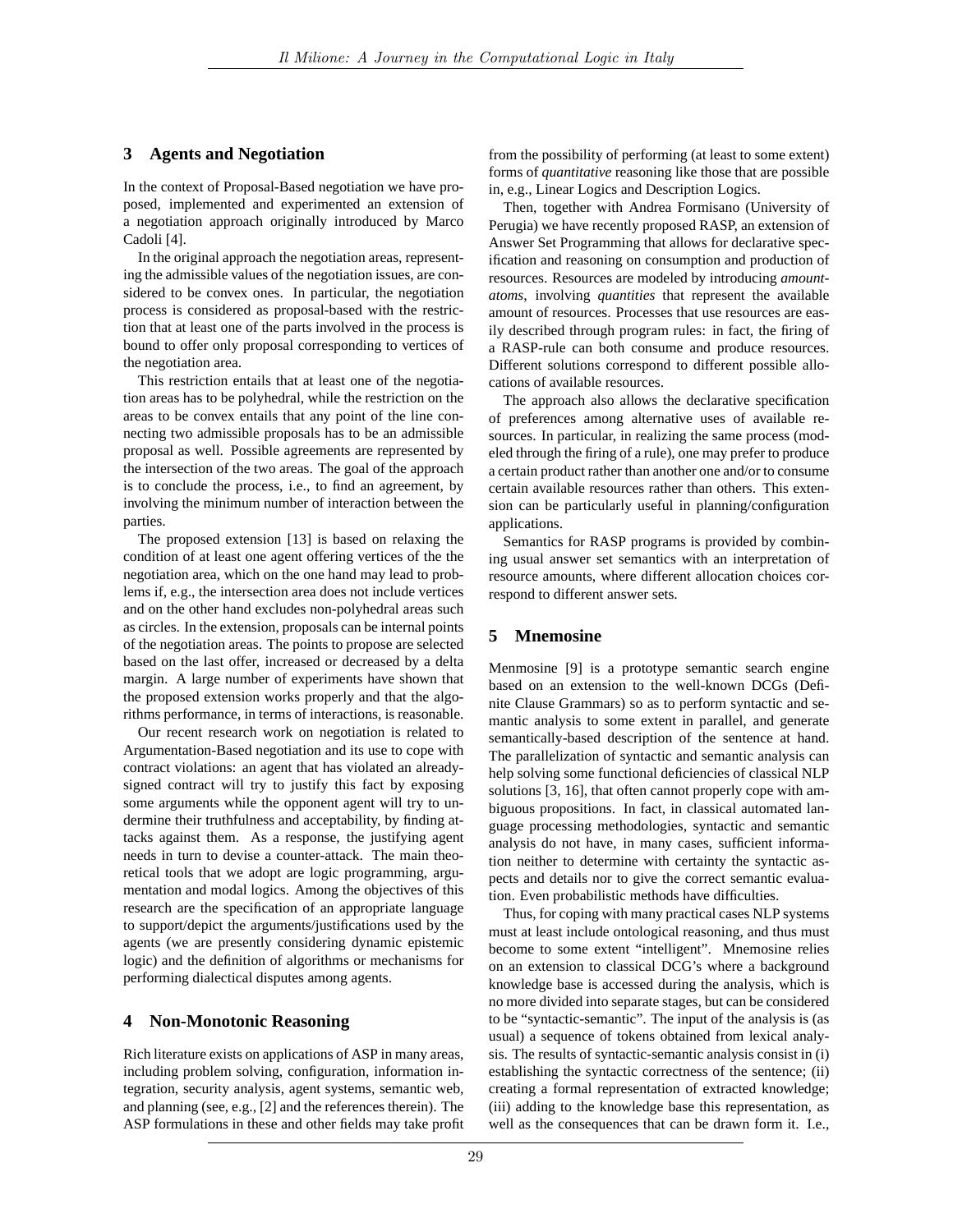the objective is to elicit the structure and the meaning of the natural language expression at hand, and to properly exploit it for enlarging or improving the available knowledge.

Mnemosine has been fully implemented and has been applied to a practical case-study, i.e., to the WikiPedia Web pages. We have chosen to use a real data sets from third parties as the choice of data is of primary importance in experiments: in the field of artificial intelligence in fact, many solutions operate properly and efficiently on the data on which they have been developed and tested and then their efficiency collapses dramatically as soon as switched to a real operating environment.

The architecture of Mnemosine has been designed so as to be ready for a timely transformation from a research prototype to an actual industrial product.

#### 6 **Conclusions**

Throughout the world we are seeing an increased interest in Artificial Intelligence and Computational Logic, despite the relative crisis of Computer Science "per se". Successful results in agents, search and language technology, robotics and web applications are starting the transition to industry. For all this, we have to thank those researchers, like Alberto Martelli, whose important work in computational logic has significantly contributed to the successful development of this field.

# **REFERENCES**

- [1] Aglets web site. http://www.trl.ibm.com/aglets/, 2008.
- [2] C. Baral. Knowledge representation, reasoning and declarative problem solving. Cambridge University Press, 2003.
- [3] P. Blackburn and J. Bos. Representation and Inference for Natural Language. Natural Language, Center for the Study of Language and Information, StanfordUniversity, Lecture Notes, 2005.
- [4] M. Cadoli, Proposal-Based Negotiation in Convex Regions, Proceedings of Cooperative Information Agents VII (CIA), p.93-108, 2003.
- [5] S. Costantini, M. S. Del Greco and A. Tocchio. Social bugs communities and Intelligent Agents: an experimental architecture. Proc. of CILC'08, Ital. Conf. on Computational Logic, Perugia, Italy, July 2008.
- [6] S. Costantini and A. Formisano. Modeling resource production and consumption in answer set programming. Technical Report 04, Dipartimento di Matematica e Informatica, Univertità di Perugia, 2008. Preliminary version in Proc. of ASP'07, Int.l Worksh. on Answer Set Programming Oporto, Portugal, Sept. 2007.
- [7] S. Costantini and A. Formisano. Modeling preferences on resource consumption and production in answer set programming. Proc. of CILC'08, Ital. Conf. on Computational Logic, Perugia, Italy, July 2008.
- [8] S. Costantini, L. Mostarda, A. Tocchio and P. Tsintza. DALICA: Agent-Based Ambient Intelligence for Cultural-Heritage Scenarios. IEEE Intelligent Systems, vol.23, n.2, pp. 34-41, 2008.
- [9] S. Costantini and A. Paolucci. Semantically Augmented DCG Analysis for Next-generation Search Engines. Proc. of CILC'08, Ital. Conf. on Computational Logic, Perugia, Italy, July 2008.
- [10] S. Costantini and A. Tocchio. A logic programming language for multi-agent systems. Logics in Artificial Intelligence, Proc. of the 8th Europ. Conf., JELIA 2002, LNAI 2424, Springer-Verlag, Berlin, 2002.
- [11] S. Costantini and A. Tocchio. The DALI logic programming agent-oriented language. Logics in Artificial Intelligence, Proc. of the 9th European Conference, Jelia 2004, LNAI 3229, Springer-Verlag, Berlin, 2004.
- [12] S. Costantini and A. Tocchio. About declarative semantics of logic-based agent languages. Declarative Agent Languages and Technologies, Post-Proc. of DALT 2005, in M. Baldoni and P. Torroni Eds., LNAI 3229, Springer-Verlag, Berlin, 2006.
- [13] S. Costantini, A. Tocchio, and P. Tsintza. A Heuristic Approach for P2P Negotiation. Proc. of the Eighth-Workshop on Computational Logic in Multi-Agent Systems (CLIMA-VIII), September 2007, Porto, Portugal, http://research.nii.ac.jp/climaVIII.
- [14] M. Gelfond and V. Lifschitz. The stable model semantics for logic programming. Proc. of the 5th Intl. Conference and Symposium on Logic Programming, pages 1070–1080. The MIT Press, 1988.
- [15] A. Kowalski. How to be Artificially Intelligent - the Logical Way Draft, revised February  $2004$ , Available on line, http://wwwlp.doc.ic.ac.uk/UserPages/staff/rak/rak.html, 2006.
- [16] R. Mitkov. The Oxford Handbook of Computational Linguistics. Natural Language, Center for the Study of Language and Information, StanfordUniversity, Oxford University Press, 2005.
- [17] A. Tocchio. Multi-Agent Systems in Computational Logic. Ph.D. Thesis, Dipartimento di Informatica, Universitá degli Studi di L'Aquila, 2005.